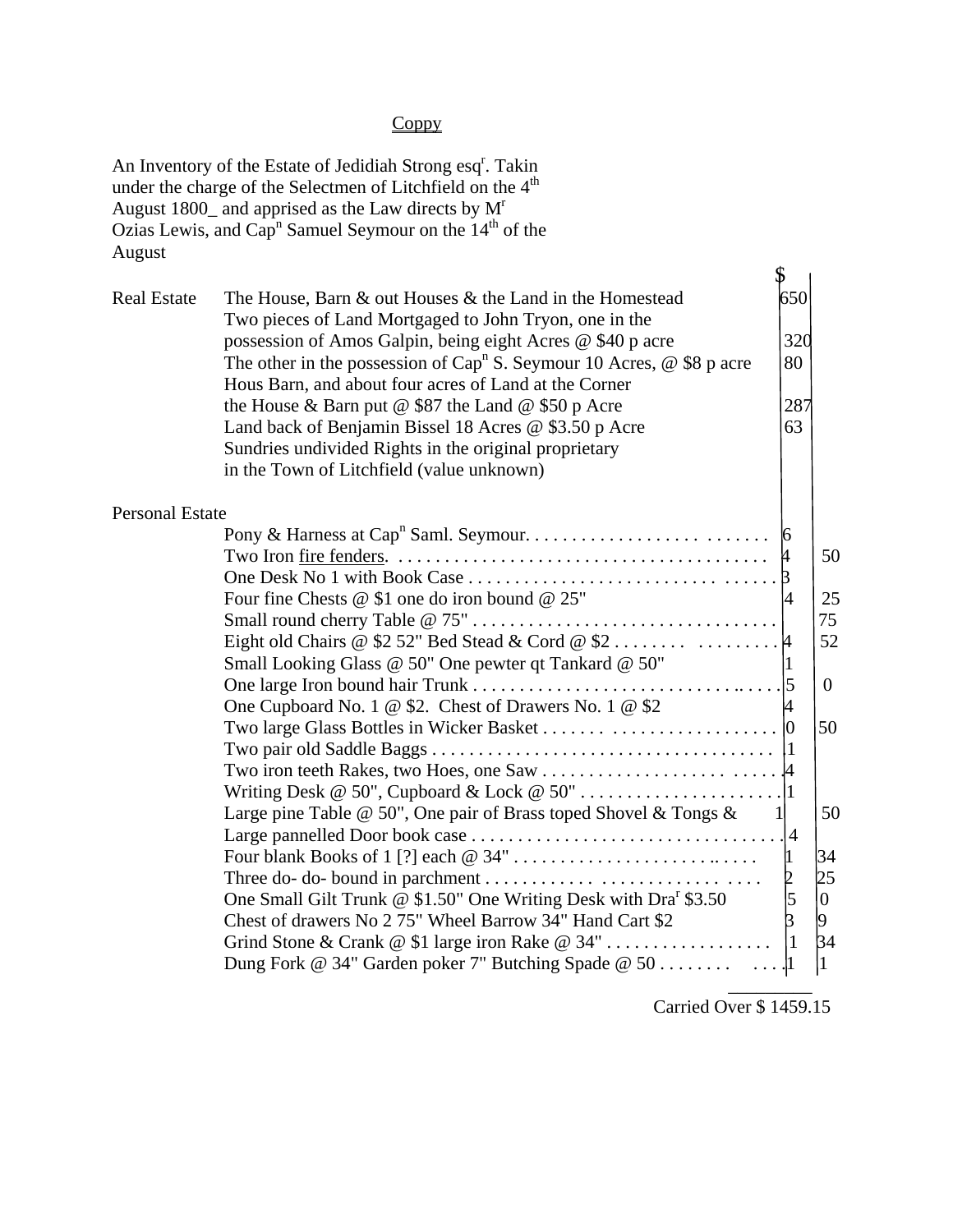| [p 2]                                            |                                                                        |                       |                  |
|--------------------------------------------------|------------------------------------------------------------------------|-----------------------|------------------|
| Brought Over.                                    |                                                                        | $$1459$ <sup>15</sup> |                  |
|                                                  |                                                                        |                       | 59               |
|                                                  |                                                                        |                       |                  |
|                                                  |                                                                        |                       | 50<br>65         |
|                                                  | Old iron in the wood House @ 34", House Collar 7"                      |                       | $\vert 51 \vert$ |
|                                                  |                                                                        |                       | 75               |
|                                                  |                                                                        |                       | þ5               |
|                                                  |                                                                        |                       | 50               |
|                                                  |                                                                        |                       |                  |
|                                                  |                                                                        |                       | \$0              |
|                                                  |                                                                        |                       |                  |
|                                                  |                                                                        | \$14885               |                  |
| <b>Pleaged Property</b>                          |                                                                        |                       |                  |
| and unliquidated<br>Demands                      | A set of surveyors Instriments in<br>the possession of James Collens - |                       |                  |
|                                                  | Sundry Articles pledged to Moses Seymour Ju <sup>r</sup>               |                       |                  |
|                                                  | House pledged to Abel Catlin                                           |                       |                  |
|                                                  | Pinchbeck Watch to Tho <sup>s</sup> Catlin Jr                          |                       |                  |
|                                                  | Silver do- do- Levi Catlin                                             |                       |                  |
|                                                  | Sundries in plate to Gen <sup>1</sup> Dan <sup>1</sup> Potter          |                       |                  |
|                                                  | Unliquidated Demand on Town of Litchfield                              |                       |                  |
|                                                  | $\phi$ = $\phi$ do Estate of Asahel Strong dec <sup>d</sup>            |                       |                  |
|                                                  | Timber Chain with Noah Agard<br>Sleigh Harness _ do - do - do -        |                       |                  |
|                                                  |                                                                        |                       |                  |
|                                                  | Money in the hands of Col Beng <sup>n</sup> Tallmadge                  | \$ 190                |                  |
| <b>Errors Excepted</b>                           |                                                                        |                       |                  |
| [p 3]                                            |                                                                        |                       |                  |
|                                                  | We the Subscribers being duly qualified here apprised                  |                       |                  |
| the forgoing Property as set against the several |                                                                        |                       |                  |
| Articles or Items to the best of our Judgment -  |                                                                        |                       |                  |
|                                                  | <b>Ozias Lewis</b><br>Samuel Seymour Apprisors                         |                       |                  |
|                                                  |                                                                        |                       |                  |
| [Reverse]                                        |                                                                        |                       |                  |
| Copy of the                                      |                                                                        |                       |                  |
| Inventory of                                     |                                                                        |                       |                  |

Inventory of the Estate of Jedidiah Strong  $Rec<sup>d</sup> Aug 15<sup>th</sup> 1800$